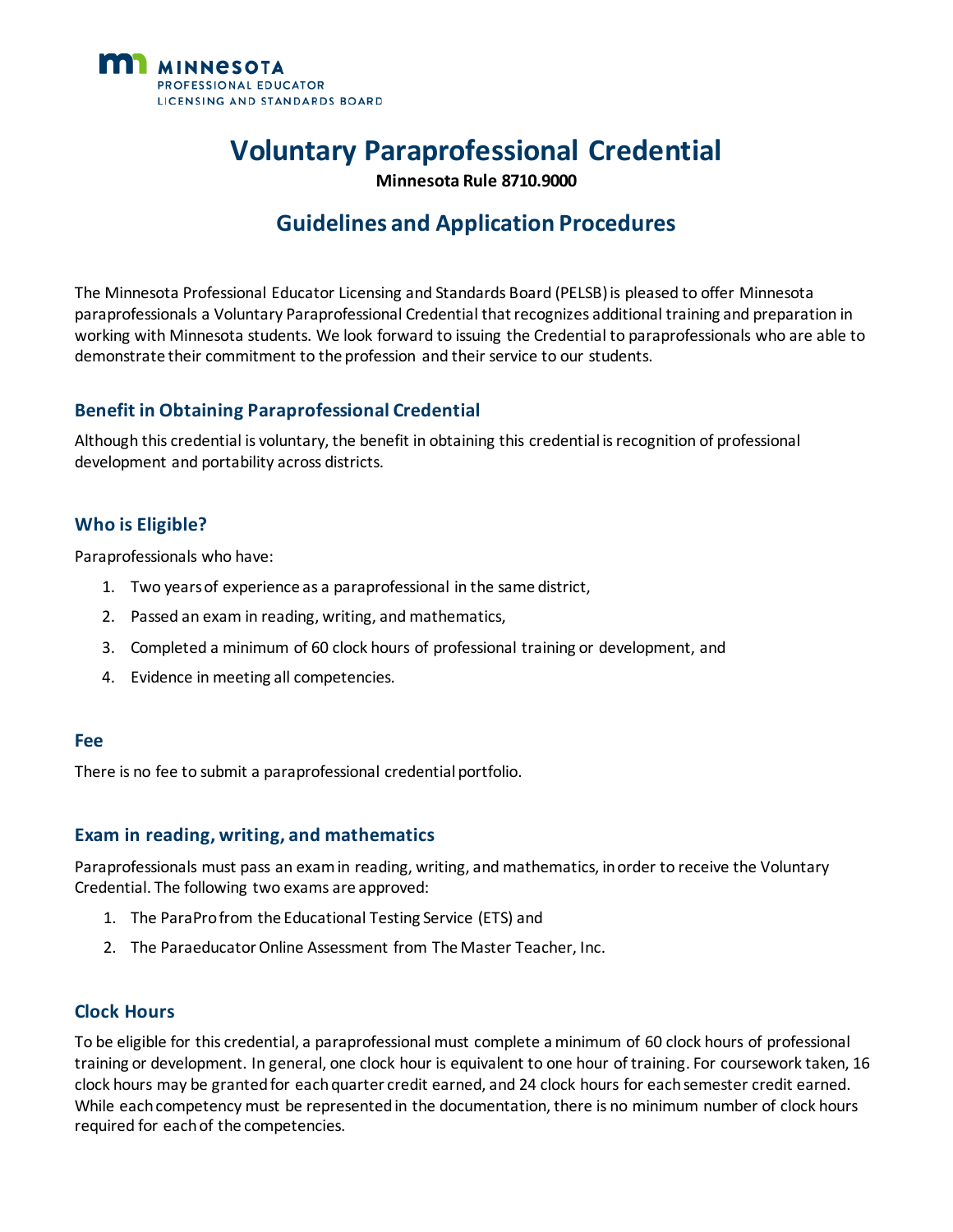#### **Evidence in Meeting Competencies**

To apply for this credential, paraprofessional must submit a portfolio for a review that documents how the paraprofessional meets each required competency. Evidence may include professional development and training experiences, workshops, workexperiences, academic coursework, and other professional activities. Evidence must be submitted as exhibits

- 1. Exhibits must make clear connections to the competencies where they are cited in the summarygrid. For example, a workshop cited within Competency 4 must clearly reflect the specific instructional content and practice competency.
- 2. Supplemental information may be included with any exhibit and is encouraged to help the Review Panel understand how the exhibit relates to the competency/competencies. For example, a syllabus and course description may be submitted along with a transcript for a course taken; an agenda and handouts from a workshop maybe submitted with a clock hour certificate.
- 3. Exhibits must include copies of official documents showing attendance or participation.
- 4. An exhibit may be used for multiple competencies.
- 5. Copies of exhibits (e.g. transcripts, clock hour certificates, supplementary information).

Please do not submit original documents as documents will not be returned. Documents will not be returned upon completion of the review process.

### **Submitting a Paraprofessional Credential Portfolio**

If you believe you are a candidate for the Credential, you may compile a portfolio for review. The recordmust include:

- 1. A copy of the passing score report from an approved exam.
- 2. A completed competency grid (all categories within each competency must be completed). The grid will serve as a summary document for the Review Panel.
- 3. Exhibits to demonstrate that all competency areas have been addressed.

Portfolios can be submitted by mail to: Cassandra DuRose Minnesota Professional Educator Licensing and Standards Board 1021 Bandana Blvd. E., Suite 222 Saint Paul, MN55108-5111

Completed portfolios will be submitted during a submission window. The submission windows are the months of November and March.